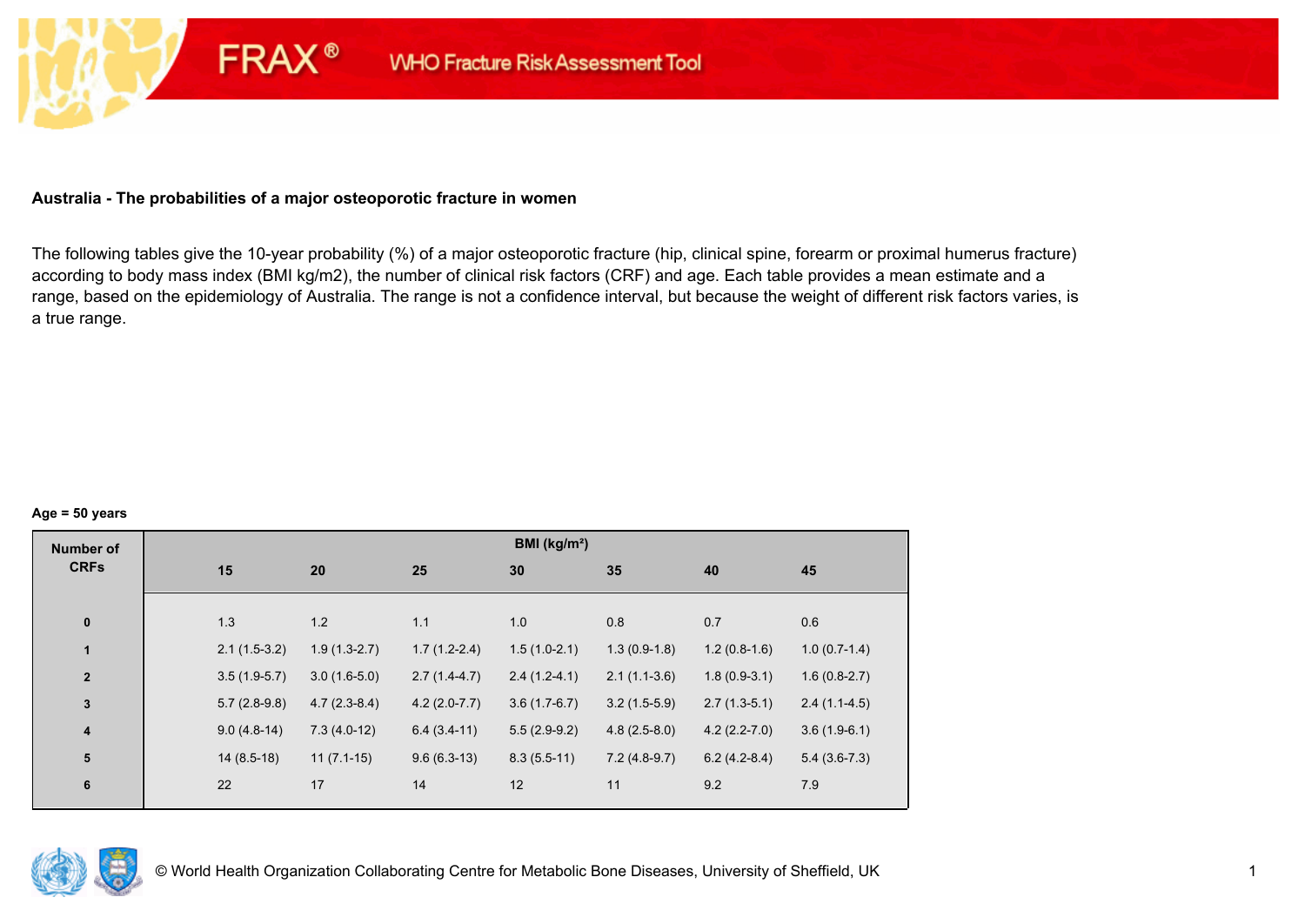## **Age = 55 years**

**FRAX®** 

| <b>Number of</b>        |                |                |                | BMI (kg/m <sup>2</sup> ) |                |                |                |
|-------------------------|----------------|----------------|----------------|--------------------------|----------------|----------------|----------------|
| <b>CRFs</b>             | 15             | 20             | 25             | 30                       | 35             | 40             | 45             |
|                         |                |                |                |                          |                |                |                |
| $\pmb{0}$               | 1.9            | 1.6            | 1.5            | 1.3                      | 1.1            | 1.0            | 0.9            |
| $\mathbf{1}$            | $3.1(2.2-4.5)$ | $2.6(1.8-3.6)$ | $2.3(1.6-3.2)$ | $2.0(1.4-2.8)$           | $1.8(1.2-2.4)$ | $1.5(1.0-2.1)$ | $1.3(0.9-1.8)$ |
| $\overline{2}$          | $5.0(2.8-8.0)$ | $4.1(2.3-6.6)$ | $3.6(2.0-6.1)$ | $3.2(1.7-5.3)$           | $2.7(1.5-4.6)$ | $2.4(1.3-4.0)$ | $2.1(1.1-3.5)$ |
| $\mathbf{3}$            | $8.0(4.3-13)$  | $6.5(3.3-11)$  | $5.6(2.8-10)$  | $4.8(2.4-8.7)$           | $4.2(2.0-7.6)$ | $3.6(1.8-6.6)$ | $3.1(1.5-5.8)$ |
| $\overline{\mathbf{4}}$ | $13(7.1-19)$   | $10(5.9-16)$   | $8.5(4.8-14)$  | $7.3(4.1-12)$            | $6.3(3.5-10)$  | $5.5(3.0-9.0)$ | $4.7(2.6-7.9)$ |
| ${\bf 5}$               | $20(13-25)$    | $15(10-20)$    | $13(8.7-17)$   | $11(7.5-15)$             | $9.5(6.5-13)$  | $8.2(5.6-11)$  | $7.1(4.9-9.5)$ |
| 6                       | 30             | 23             | 19             | 16                       | 14             | 12             | 10             |
|                         |                |                |                |                          |                |                |                |

## **Age = 60 years**

| <b>Number of</b> |                |                |                | BMI ( $kg/m2$ ) |                |                |                |
|------------------|----------------|----------------|----------------|-----------------|----------------|----------------|----------------|
| <b>CRFs</b>      | 15             | 20             | 25             | 30              | 35             | 40             | 45             |
|                  |                |                |                |                 |                |                |                |
| $\bf{0}$         | 2.9            | 2.5            | 2.2            | 1.9             | 1.6            | 1.4            | 1.2            |
| $\mathbf{1}$     | $4.8(3.5-6.7)$ | $3.9(2.8-5.4)$ | $3.4(2.4-4.6)$ | $3.0(2.1-4.0)$  | $2.6(1.8-3.4)$ | $2.2(1.5-2.9)$ | $1.9(1.3-2.6)$ |
| $\mathbf{2}$     | $7.8(4.7-12)$  | $6.2(3.6-9.5)$ | $5.3(3.0-8.6)$ | $4.6(2.6-7.5)$  | $4.0(2.2-6.5)$ | $3.4(1.9-5.7)$ | $3.0(1.6-4.9)$ |
| $\mathbf{3}$     | $12(7.3-19)$   | $9.7(5.4-16)$  | $8.2(4.3-14)$  | $7.0(3.7-12)$   | $6.1(3.1-11)$  | $5.2(2.7-9.2)$ | $4.5(2.3-8.1)$ |
| $\boldsymbol{4}$ | 19 (11-28)     | $15(9.1-22)$   | $12(7.5-19)$   | $11(6.4-17)$    | $9.1(5.4-15)$  | $7.9(4.6-13)$  | $6.8(3.9-11)$  |
| 5                | 29 (20-35)     | $22(16-28)$    | 18 (13-24)     | 16 (11-20)      | $14(9.6-18)$   | $12(8.3-15)$   | $10(7.1-13)$   |
| 6                | 43             | 33             | 27             | 23              | 20             | 17             | 15             |
|                  |                |                |                |                 |                |                |                |

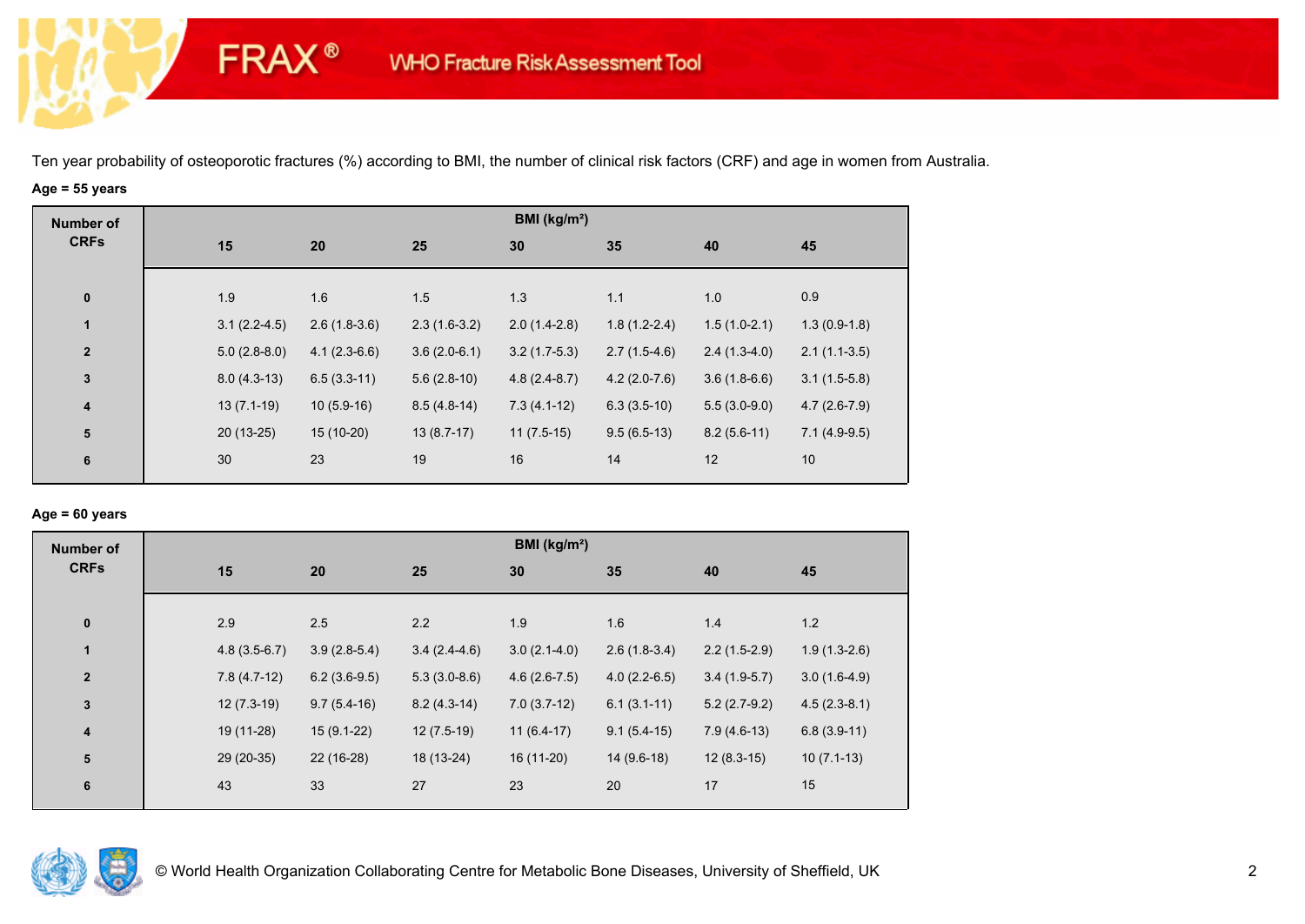# **Age = 65 years**

**FRAX®** 

| <b>Number of</b>        |     |                                 |                | BMI (kg/m <sup>2</sup> ) |                |                |                |
|-------------------------|-----|---------------------------------|----------------|--------------------------|----------------|----------------|----------------|
| <b>CRFs</b>             | 15  | 20                              | 25             | 30                       | 35             | 40             | 45             |
| $\bf{0}$                | 5.0 | 4.0                             | 3.5            | 3.0                      | 2.6            | 2.2            | 1.9            |
| $\mathbf{1}$            |     | $8.1(6.2-11)$<br>$6.4(4.7-8.3)$ | $5.4(3.9-7.0)$ | $4.6(3.3-6.0)$           | $4.0(2.8-5.1)$ | $3.4(2.4-4.4)$ | $2.9(2.1-3.8)$ |
| $\overline{2}$          |     | $13(8.5-19)$<br>$10(6.2-14)$    | $8.3(4.9-13)$  | $7.1(4.2-11)$            | $6.1(3.6-9.5)$ | $5.2(3.0-8.3)$ | $4.5(2.6-7.2)$ |
| $\mathbf{3}$            |     | 20 (13-29)<br>$15(9.5-23)$      | $13(7.2-20)$   | $11(6.1-18)$             | $9.3(5.1-15)$  | $7.9(4.3-13)$  | $6.8(3.7-12)$  |
| $\overline{\mathbf{4}}$ |     | $23(15-33)$<br>$30(20-40)$      | 19 (12-28)     | 16 (11-24)               | 14 (8.9-21)    | $12(7.5-18)$   | $10(6.3-16)$   |
| ${\bf 5}$               |     | 43 (33-51)<br>$34(25-41)$       | 27 (21-34)     | 24 (18-30)               | $20(15-26)$    | 17 (13-22)     | $15(11-19)$    |
| $\bf 6$                 | 59  | 47                              | 39             | 34                       | 29             | 25             | 22             |

## **Age = 70 years**

| <b>Number of</b> |             |              |               | BMI ( $kg/m2$ ) |                |                |                |
|------------------|-------------|--------------|---------------|-----------------|----------------|----------------|----------------|
| <b>CRFs</b>      | 15          | 20           | 25            | 30              | 35             | 40             | 45             |
| $\pmb{0}$        | 9.2         | 7.0          | 5.8           | 4.9             | 4.2            | 3.6            | 3.1            |
| $\mathbf{1}$     | $15(11-18)$ | $11(8.4-14)$ | $8.8(6.6-11)$ | $7.4(5.6-9.4)$  | $6.3(4.7-8.0)$ | $5.4(4.0-6.8)$ | $4.6(3.4-5.9)$ |
| $\overline{2}$   | $23(16-31)$ | $17(11-23)$  | $13(8.6-18)$  | $11(7.2-16)$    | $9.5(6.1-13)$  | $8.1(5.1-11)$  | $6.8(4.3-9.7)$ |
| $\mathbf 3$      | 36 (25-49)  | 27 (18-38)   | $20(13-30)$   | $17(11-26)$     | 14 (9.0-22)    | $12(7.5-18)$   | $10(6.3-16)$   |
| 4                | $51(40-65)$ | 40 (30-53)   | $30(22-42)$   | 26 (19-36)      | $22(16-31)$    | 18 (13-26)     | 15 (11-22)     |
| 5                | 68 (62-76)  | 56 (49-65)   | 44 (38-52)    | $38(32-45)$     | $32(27-39)$    | 27 (22-34)     | 23 (19-29)     |
| 6                | 81          | 73           | 61            | 53              | 46             | 40             | 34             |

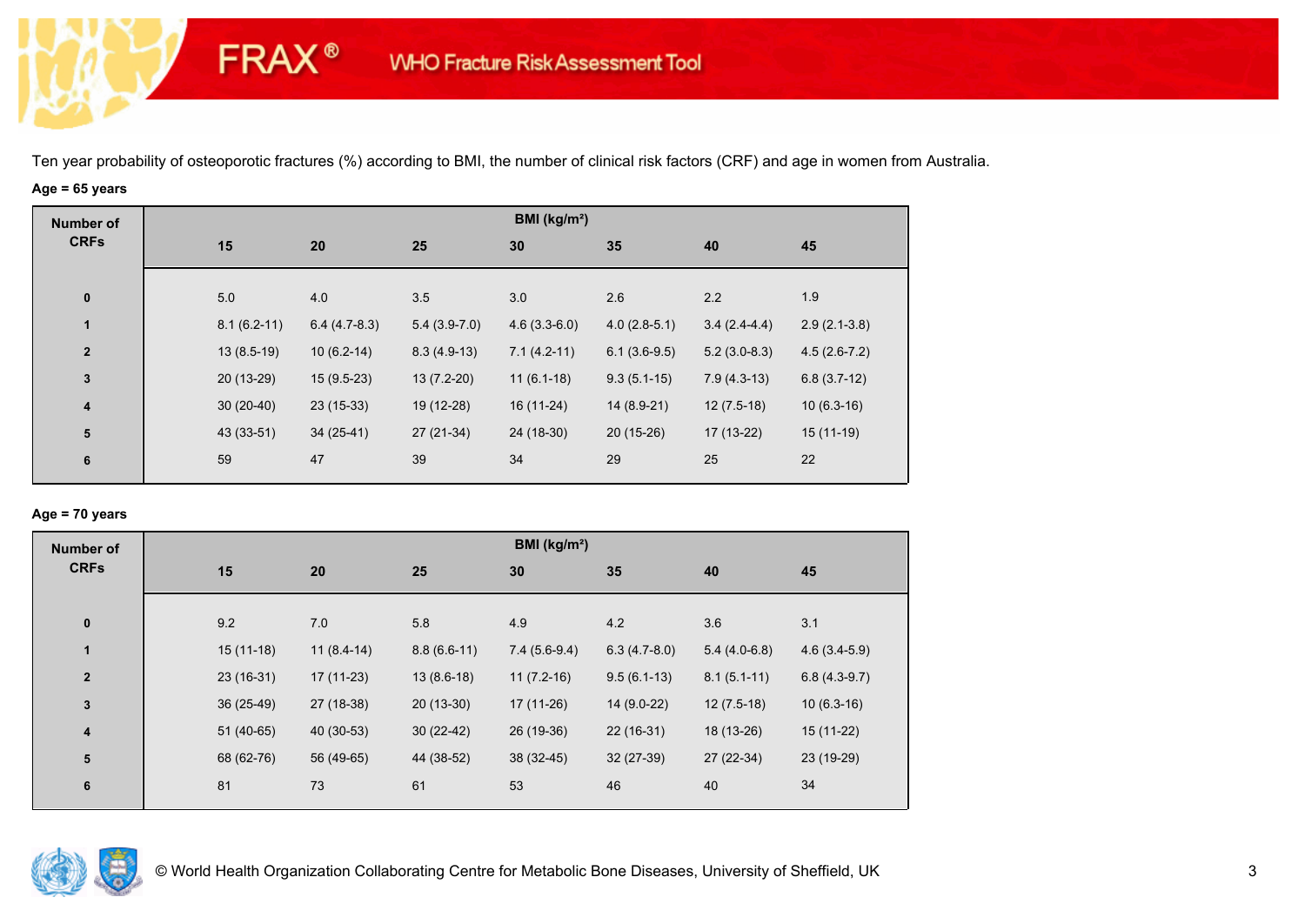# **Age = 75 years**

**FRAX®** 

| <b>Number of</b> |            |             |             | BMI (kg/m <sup>2</sup> ) |              |               |                |
|------------------|------------|-------------|-------------|--------------------------|--------------|---------------|----------------|
| <b>CRFs</b>      | 15         | 20          | 25          | 30                       | 35           | 40            | 45             |
|                  |            |             |             |                          |              |               |                |
| $\pmb{0}$        | 15         | 12          | 9.5         | 8.0                      | 6.8          | 5.7           | 4.9            |
| $\mathbf{1}$     | 25 (19-36) | 19 (14-26)  | $15(11-18)$ | $12(9.2-15)$             | $10(7.7-12)$ | $8.6(6.4-10)$ | $7.3(5.4-8.8)$ |
| $\overline{2}$   | 39 (26-54) | $30(19-42)$ | $23(15-31)$ | 19 (12-26)               | 16 (10-21)   | $13(8.4-18)$  | $11(7.0-15)$   |
| $\mathbf{3}$     | 55 (38-70) | 44 (29-60)  | 34 (22-49)  | 29 (18-42)               | 24 (15-35)   | $20(13-30)$   | $17(10-25)$    |
| 4                | 70 (54-81) | $61(45-75)$ | $50(36-65)$ | 43 (30-57)               | $36(25-50)$  | $31(21-43)$   | 26 (17-36)     |
| ${\bf 5}$        | 80 (70-86) | 76 (63-83)  | 67 (54-76)  | 60 (47-69)               | 52 (40-62)   | 45 (34-54)    | 38 (29-46)     |
| 6                | 87         | 86          | 82          | 76                       | 69           | 62            | 54             |
|                  |            |             |             |                          |              |               |                |

# **Age = 80 years**

| <b>Number of</b> |             |             |             | BMI (kg/m <sup>2</sup> ) |             |              |              |
|------------------|-------------|-------------|-------------|--------------------------|-------------|--------------|--------------|
| <b>CRFs</b>      | 15          | 20          | 25          | 30                       | 35          | 40           | 45           |
|                  |             |             |             |                          |             |              |              |
| $\bf{0}$         | 20          | 17          | 14          | 12                       | 10          | 8.5          | 7.2          |
| 1                | $31(23-44)$ | 26 (19-36)  | $21(16-27)$ | 18 (13-23)               | $15(11-19)$ | $13(9.3-15)$ | $10(7.7-13)$ |
| $\overline{2}$   | 44 (31-60)  | $37(26-51)$ | $31(21-42)$ | 26 (18-36)               | $22(15-30)$ | 18 (12-25)   | $15(10-20)$  |
| $\mathbf{3}$     | $57(43-71)$ | $51(37-65)$ | 44 (31-57)  | 38 (26-50)               | $32(22-43)$ | 27 (18-36)   | $22(15-31)$  |
| 4                | 69 (55-79)  | 65 (50-76)  | 58 (45-71)  | $51(38-64)$              | 45 (32-57)  | 38 (27-50)   | $32(23-43)$  |
| 5                | 78 (67-83)  | 76 (64-82)  | 72 (59-79)  | 65 (53-74)               | 59 (46-67)  | 52 (40-60)   | 45 (34-53)   |
| $6\phantom{1}6$  | 84          | 83          | 82          | 77                       | 72          | 65           | 58           |
|                  |             |             |             |                          |             |              |              |